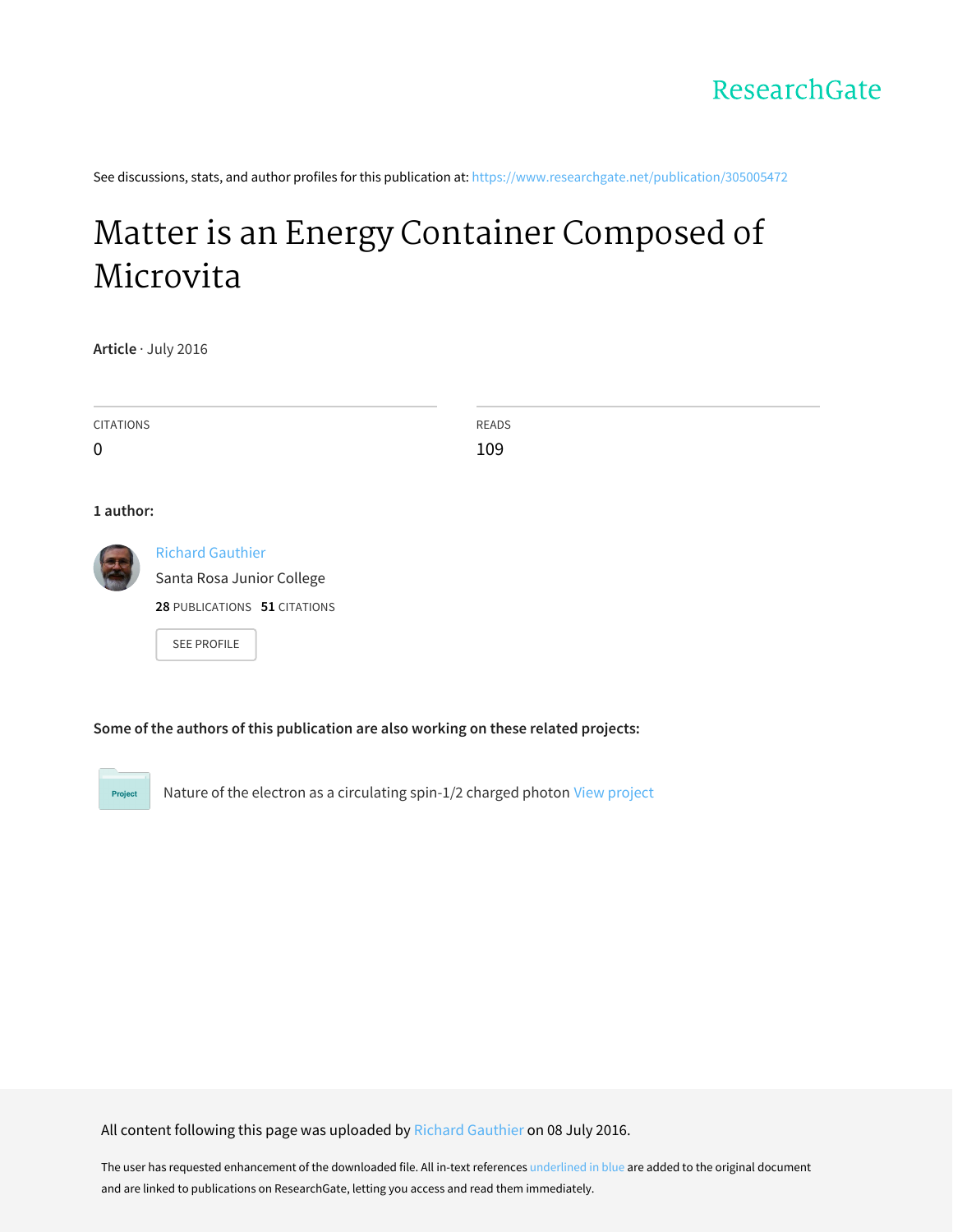# **Matter is an Energy Container Composed of Microvita**

[Richard Gauthier](https://www.researchgate.net/profile/Richard_Gauthier2?el=1_x_100&enrichId=rgreq-6a411f37c511505fb9205dc3a3f3aee9-XXX&enrichSource=Y292ZXJQYWdlOzMwNTAwNTQ3MjtBUzozODE0MDczMjQwNjU3OTRAMTQ2Nzk0NjAwMDk1Mg==) Santa Rosa Junior College Santa Rosa, California

#### **Abstract**

In "Microvita and Cosmology" P. R. Sarkar proposed that matter is the container of energy and not energy itself. The present author proposes that the material containers of energy are composed of microvita—sub-atomic living entities proposed by Sarkar that give form to energy and create matter and minds. These hypotheses may shed new light on the relationship of matter to energy, and may lead to the discovery of a new formative force of nature—microvita.

Key words: cosmology, energy, matter, form, life, mind, consciousness, microvita

#### **Introduction**

 Eastern introversial philosophy has traditionally focused on the experiential understanding of mind and consciousness. Western extroversial science has focused on the observational and experimental understanding of matter and energy and their various expressions. Now there is a new hypothesis about matter and energy that may bring together Eastern philosophy and Western science.

 In 1986, P. R. Sarkar (1) first introduced the concept of microvita – subtle sub-atomic living entities responsible for originating and spreading life in the universe and maintaining balance in different areas of life. Readers may learn more about microvita from references (1-4). As well as describing microvita, Sarkar introduced what he called "a new line of thinking—a new philosophical approach" which integrates relations between the formative principles of matter and energy. He summarized this new approach in a discourse "Microvita and Cosmology", which is included at the end of this article.

#### **Matter is the Container of Energy, not Energy Itself**

 This "new line of thinking", though focused on general hierarchial relationships between matter and energy, touches all areas of science and life. Below, two passages from "Microvita and Cosmology" specifically relate matter to the formation and containment of energy, and will be briefly explored here. By looking at the relationships between matter and energy in the light of Sarkar's "new line of thinking", new scientific understandings about the nature of matter and energy, as well as the evolution of life and minds, may emerge.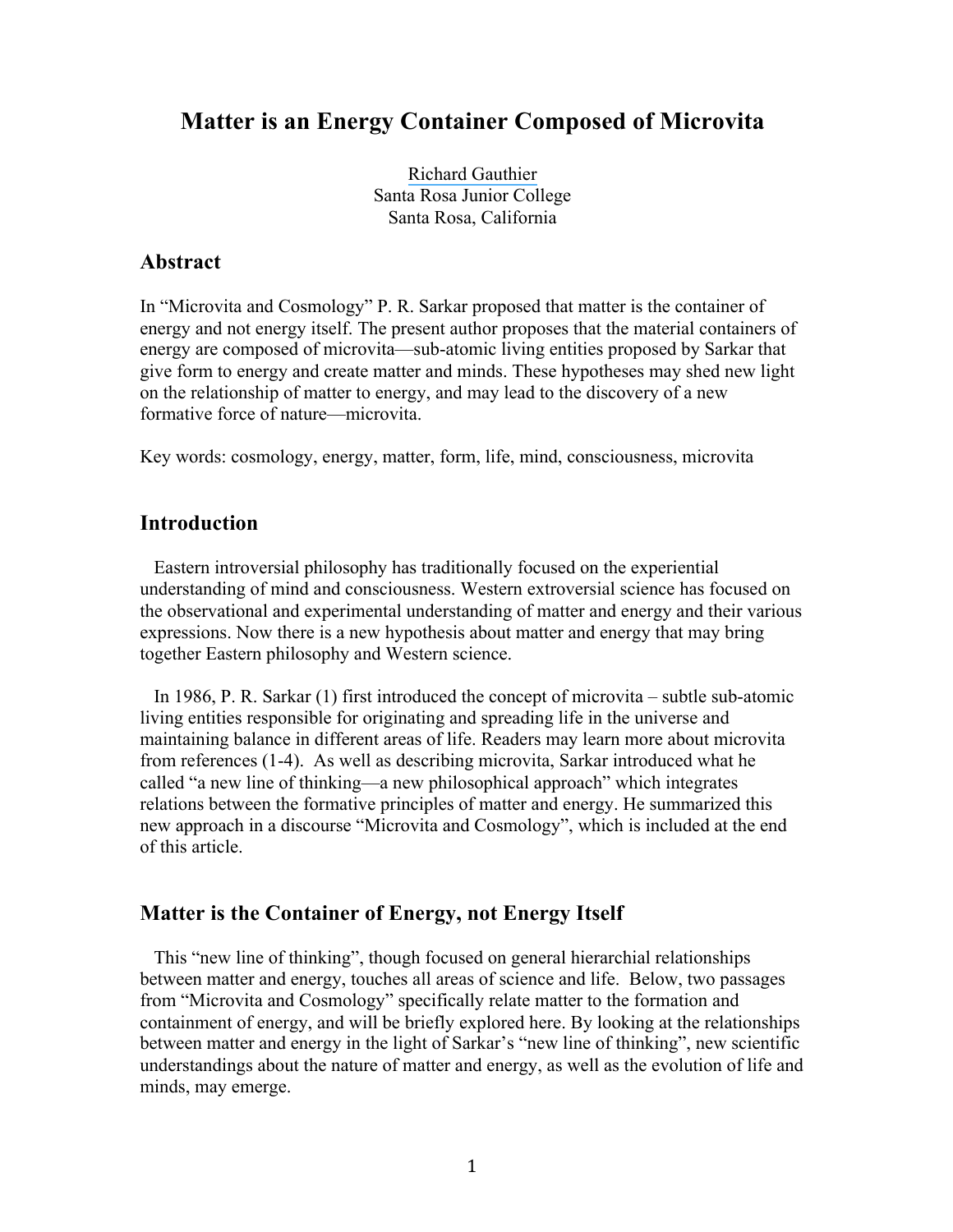- 1. "By splitting up the atom immense energy is released. This is due to the fact that the energy which is packaged up in matter comes out. To claim that energy is obtained due to the destruction of matter is theoretical and not physically proven. In fact, the energy comes out from within the store of the atom. Energy always requires a material shelter – a container. After the destruction of the container, the immense released energy moves very fast with tremendous speed in all directions in search of some or other material shelter. Finally, it finds a way in some country, in some human physical body, in structures and other material objects scattered around, or in the ocean, etc."
- 2. Microvita are the "Doing principle or supra-mundane seed of the actional principle, ready for being sprouted. Microvita (are) of different characters, either of positive or negative nature, collectively maintaining the balance of the actional universe, creating initial forms of carbon atoms that help macro- and micro-propensities in having their pure physical auxiliary media with mass and wonts."

 In the first passage, which does not directly mention microvita, Sarkar proposes that matter is a container for energy, and not energy itself. Energy is "packaged-up" in matter. Matter is not converted into energy in atomic explosions, but can release its contained energy through the destruction of its material container. In the second passage Sarkar proposes that microvita create the "initial forms of carbon atoms", and provide atoms with their masses and other characteristics ("wonts").

 Based on these two passages, I propose that microvita compose the material containers of energy called matter. The amount and nature of the energy stored in different elementary particles and atoms is determined by the nature of their microvita-composed containers. These microvita-composed containers store energy to form atoms and subatomic particles with their various properties. It is the microvita-composed containers and not the energy contained that gives the elementary particles and atoms their properties such as mass and shape.

#### **The Physical Force That Contains an Electron's Energy**

 In the theoretical physics research (5-8) that evolved from my microvita studies, I calculated that a 0.424 Newton central force would be required to contain the energy of a single electron. This force is derived from my model of the electron as composed of a helically-circulating double-looping spin-1/2 charged photon (See reference 5 p. 8 for this calculation.) Using this model of the electron, I derived a resting electron's inertial mass  $m = E_o/c^2$  using Newton's second law of motion  $F = ma$  applied to the circulating momentum  $E_o/c$  of the circulating charged photon of energy  $E_o = 0.511$  *MeV* (million electron volts) composing the electron, and  $c = 3.00 \times 10^8$  m/s is the speed of light. There is currently no known physical law that can explain the large magnitude of this force acting within a single electron to maintain its stability. A microvita-composed container of the electron's energy may be the source of this force.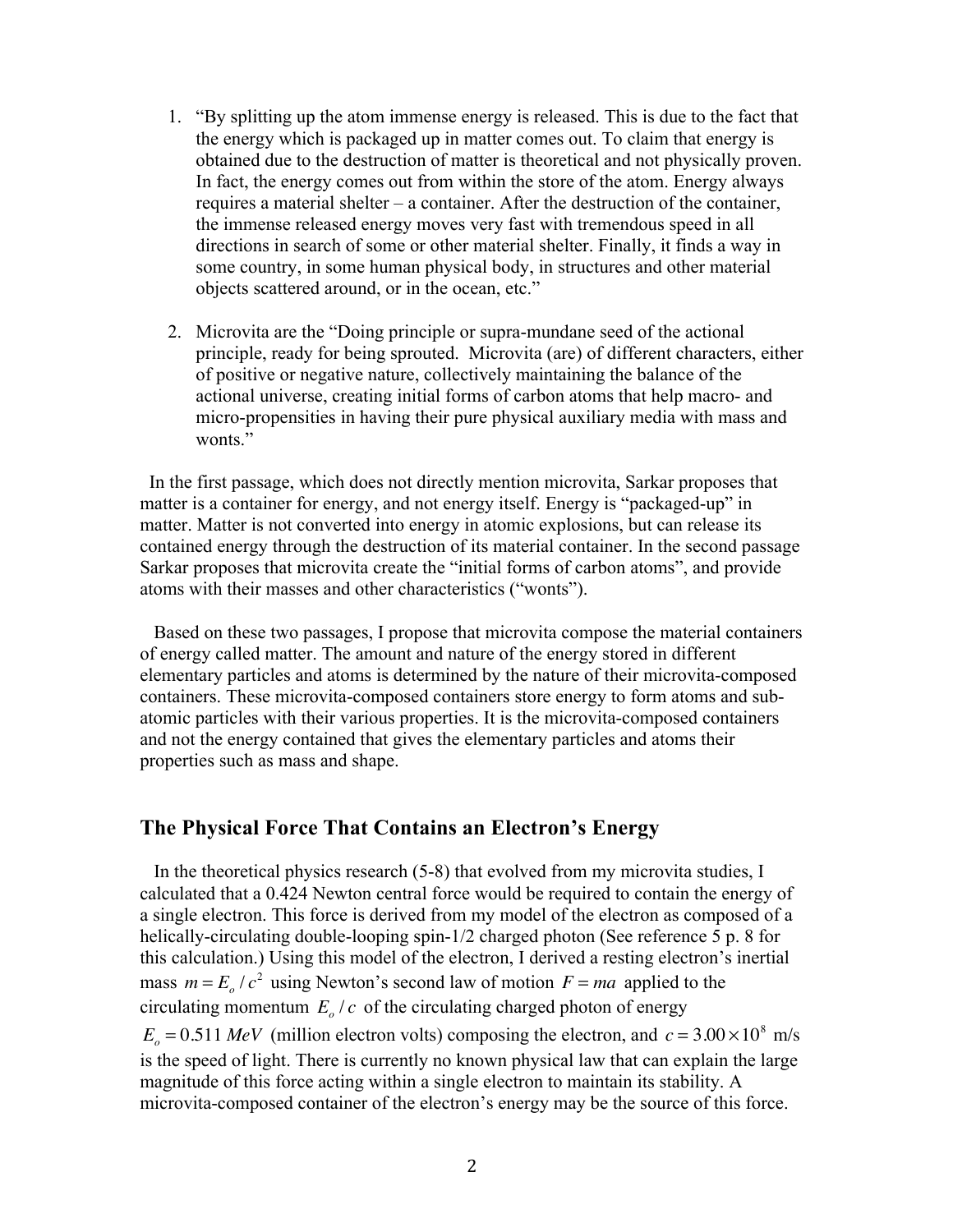#### **"Microvita and Cosmology"**

 Sarkar's full discourse "Microvita and Cosmology" is given below to provide context for the above discussion as well as to suggest further areas of scientific and intuitional research. It is from the collection of his discourses "Microvitum in a Nutshell" (1). I encourage interested people to look into these discourses, as well as other articles about microvita, to see what scientific and practical insights into the nature of matter, energy, life, mind and society they may derive from this material. Sarkar's discourses were given to groups who were familiar with some of the terms from yoga philosophy used in these discourses. It may be necessary for the reader to look up the meaning of some words. For example, "sádhaná" means meditation or effort for deeper intuitional realizations. Several expressions related to Sarkar's "new line of thinking" are also given new, non-traditional meanings here. The two passages above from the article are highlighted in the text below.

 "In human beings and other animals, some propensity or other is either activated or slowed down by the impact of different inferences at various stages. Though this is not an easy subject, the impact that the inferences have at various stages on the body, mind, propensities, mass, hormones, etc. must be studied. We have to study the impact of inferences on the human body, the human mind and human psycho-spirituality.

 The inferences of sound, touch, form, taste and smell all operate on different planes and their effects are also different. "Doer I" or Krta Puruśa is the concentrated form of positive and negative microvita in the universal arena, maintaining equilibrium – functioning in the arena of the universe. Positive microvita are utilized for physicopsycho-spiritual practice. Energy is "knower I" or Jina Puruśa, plus and minus the microvita passing through the universe. Sádhaná is not possible without taking proper food because the vital energy one derives from food is a transformed form of other energies. Only positive and negative microvita will not do – vital energy is also required.

 Microvita come from outer space, from the extended universe and the universal planes, through sound and other inferences. Sound and other inferences have various planes, stages and phases. Microvita pass through the different phases of these inferences. Positive microvita are concerned with energy or the psychic realm and negative microvita are concerned with the physical body because the physical body contains inferences, that is, matter. Matter is clearly associated with inferences – the original planes of inferences or the reflected or refracted planes of inferences. For example, mind receives the odor of a rose flower, but in the microcosmic plane of odor. This odor encourages certain propensities and discourages others. The mind certainly runs towards propensities, but one cannot achieve success by suppressing the propensities because more energy will be consumed in this effort. One has to divert the propensities by learning the art of pratyáhára.

 Now, the question is, How do positive and negative microvita maintain both equilibrium and equipoise in the universal strata – in the physical, physico-psychic, psychic and psycho-spiritual realms?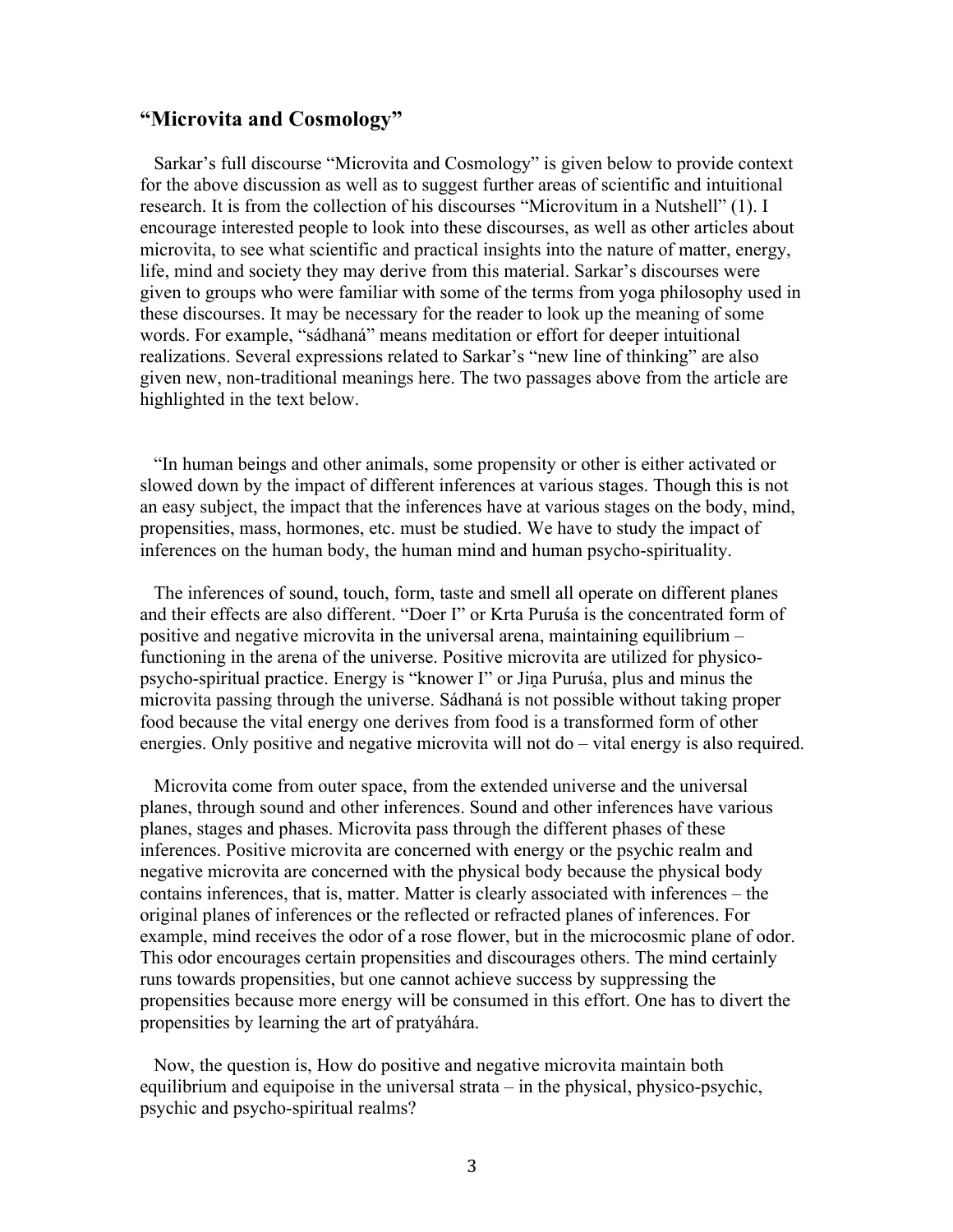Microvita have nothing to do directly with the spiritual stratum. Positive microvita equal negative microvita – that is, the sum total of positive microvita equals the sum total of negative microvita. This is so in the entire macrocosm and in individual microcosmic structures. If there is over-utilization of positive microvita during psychic and psycho-spiritual practices, then there will be a shortage of positive microvita for balancing the negative microvita in the physical and physico-psychic strata, because the sum total of positive and negative microvita must balance each other. Thus, human beings should utilize their strength in all the strata. In the physical strata, utilize the immense power of negative microvita, otherwise the surplus of the negative microvita will become very strong due to accumulation. Good people should not go to the Himalayan caves. Rather, remaining in society, they should serve the society in the physical and physico-psychic strata with the help of negative microvita, and in the psychic and psycho-spiritual strata with the help of positive microvita. If good people neglect the use of negative microvita in the physical stratum, catastrophes are sure to come. Everything will be in pell mell order.

1) Supreme Universal Entity (Nirvisheśa).

(The Supreme Cognitive Principle and the Supreme Cognitive Creative Faculty +/ maintaining universal equilibrium and equipoise).

|           | <b>Subjective</b>                         | Objective                                |
|-----------|-------------------------------------------|------------------------------------------|
| ${\bf A}$ | Knowing principle or supra-mundane        | Planes of microcosmic and                |
|           | knowledge. (Expressed energies of         | Macrocosmic propensities. (Different     |
|           | different characters - indestructible,    | strata of mind: conscious, subconscious, |
|           | interchangeable and inter-transmutable.)  | physico-psychic, psycho-physical and     |
|           |                                           | psycho-spiritual.)                       |
| B         | Doing principle or supra-mundane          | Planes of universal Macrocosmic          |
|           | seed of the actional principle, ready for | inferences and their reflected or        |
|           | being sprouted. (Microvita of different   | refracted inferences. (Planes of         |
|           | characters, either of positive or         | inferences which are being activated,    |
|           | negative nature, collectively             | accelerated and stimulated by (A)        |
|           | maintaining the balance of the actional   | subjective.)                             |
|           | universe, creating initial forms of       |                                          |
|           | carbon atoms that help macro- and         |                                          |
|           | micro-propensities in having their pure   |                                          |
|           | physical auxiliary media with mass        |                                          |
|           | and wonts.)                               |                                          |

2) Supreme Attributional Principle (Savisheśa).

 (A) subjective relates to and controls (B) objective and (B) subjective relates to and controls (A) objective.

 (A) subjective is the field of psycho-spiritual laboratory research and (B) objective is the field of external laboratory research. In the case of (A) subjective, results cannot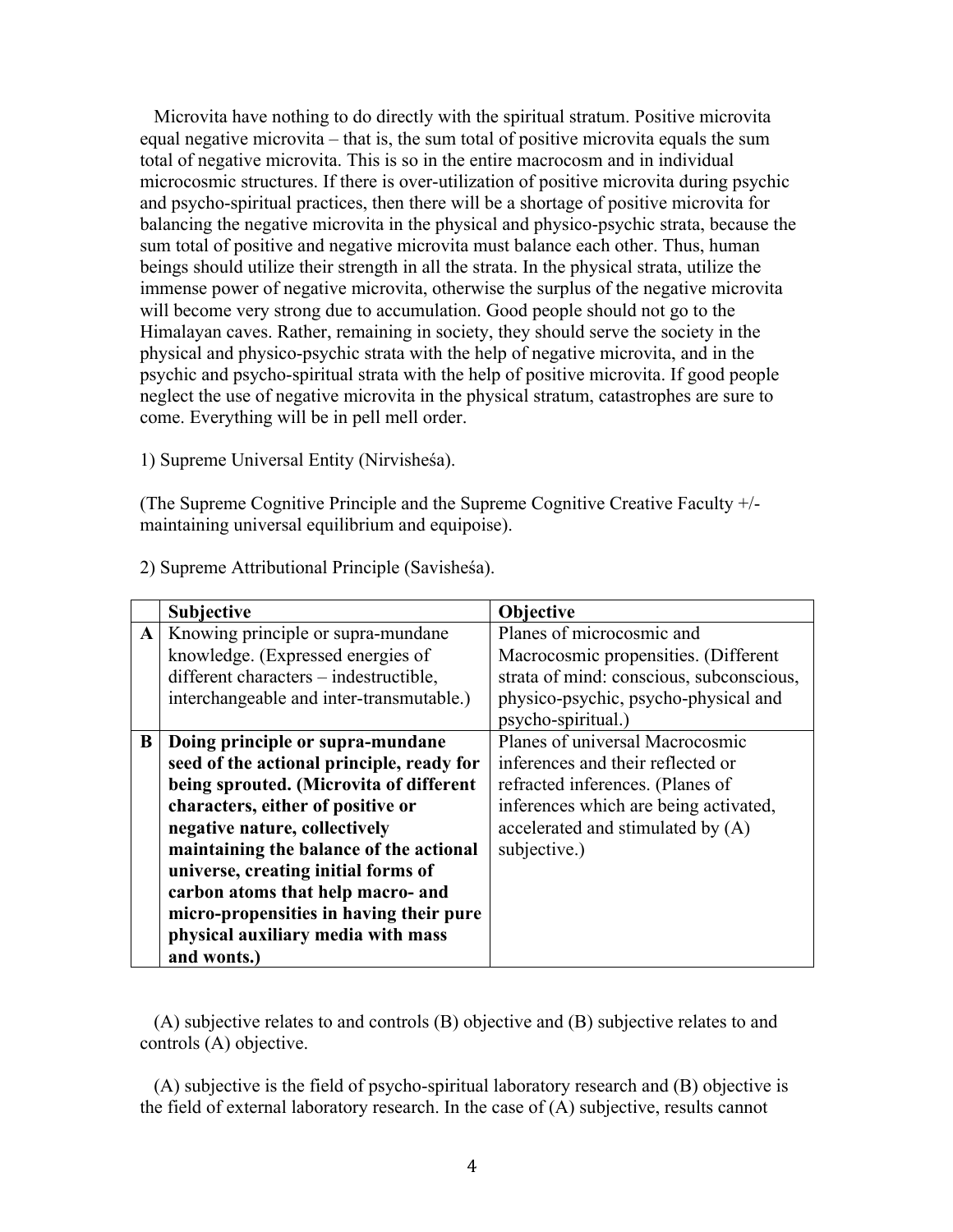come within external laboratory tests.

 This is a new line of thinking – a new philosophical approach. Here "knower I" or "doer I" are not necessarily the mahat, aham or citta of philosophy. It is a new school of philosophical thought – it has no connection with mahat, aham and citta. New Samskrta terms will have to be created:

"Knower 'I'" is Jina Puruśa "Doer 'I'" is Krta Puruśa "Abstract" is Bhávastha "Non-attributional" is Nirvisheśa "Attributional" is Savisheśa

 Positive and negative microvita maintain equilibrium in the (B) subjective chamber of the Supreme Attributional Principle. That is why during the bifurcation, the unitary strength remains the same – the subjective and objective having equal value in strength during the phase of reduction.

 There should not be negative use of negative microvita and there must not be negative use of positive microvita. You should always be positive. In the physical sciences, there are immense possibilities for the positive use of negative microvita. Positive and negative microvita are both necessary for balance. Due to the excessive use of positive microvita, it will become difficult to control and balance the negative microvita in the physical and physico-psychic strata because there will be a shortage of positive microvita. You must not run after occult powers.

 In communist and capitalist countries, there is plenty of unutilized positive microvita because of the excessive use of negative microvita in the physical and physico-psychic strata in the society. That is why there is the problem of immorality etc. there. There must be full utilization of the accumulated excess positive microvita through sádhaná, service, etc. to solve this problem.

 **By splitting up the atom immense energy is released. This is due to the fact that the energy which is packaged up in matter comes out. To claim that energy is obtained due to the destruction of matter is theoretical and not physically proven. In fact, the energy comes out from within the store of the atom. Energy always requires a material shelter – a container. After the destruction of the container, the immense released energy moves very fast with tremendous speed in all directions in search of some or other material shelter. Finally, it finds a way in some country, in some human physical body, in structures and other material objects scattered around, or in the ocean, etc.** Matter needs a shelter, and the shelter of matter is the earth. This is the secret.

 When the original inferences come in contact with the plane of the universe, they are either reflected or refracted. The unit cannot have the original inference. It has to depend upon and surrender to the Cosmic Reflecting Entity. This is psycho-spiritual practice in the last phase.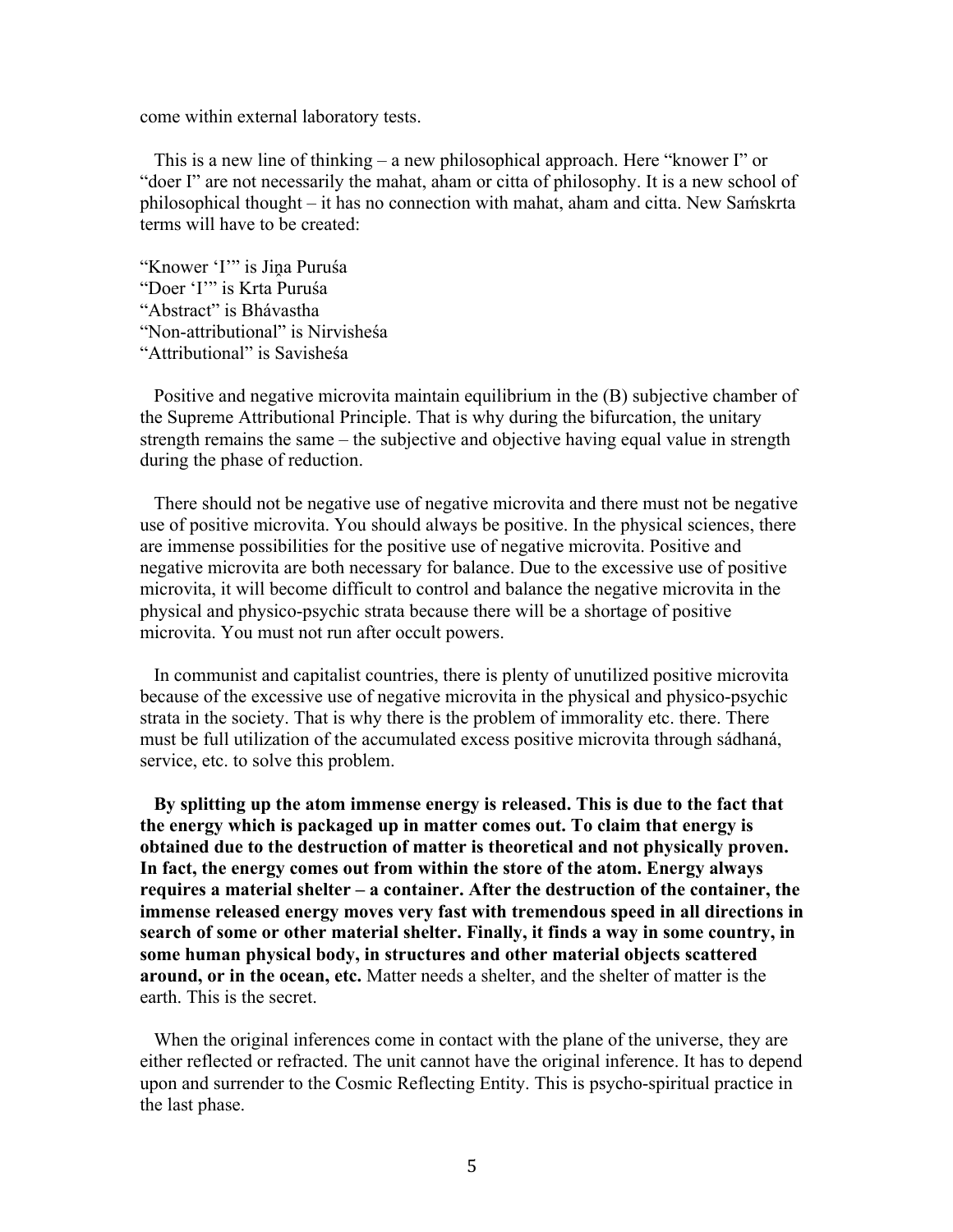There are 51 propensities in men. Positive microvita elevate the upgrading propensities, but the field of activity for negative microvita is the Manipur Cakra and below. Suppose the application of negative microvita in the region just below the Manipur Cakra helps to cure the fear complex in a sádhaka. At the same time it may also provide courage. But negative microvita can also do harm to others.

 If one uses positive microvita in the physical and physico-psychic strata as in the case of Avidyá Tántrikas, it will create imbalance affecting spiritual growth. By excessive use of positive microvita, balance will again be lost."

## **Conclusion**

 A "new line of thinking" about the relation of matter to energy was proposed by P.R. Sarkar, based on his concept of microvita as subtle, sub-atomic living entities spreading life in the universe. He proposed that the matter of physical objects is the container of energy rather than the energy itself. The author proposes that this container is composed of microvita. Microvita then give material objects their physical properties such as mass and other characteristics. The author's theoretical modeling of the electron requires a large force (for a single electron) to contain the electron's energy. This large force cannot currently be explained by conventional physical forces. The source of this large force may be the electron's energy-container composed of microvita. Therefore microvita could be a new formative force in physics.

## **References**

- 1. Sarkar, P.R., *Microvitum in a Nutshell,* [Ananda Marga Publications, Calcutta,](https://www.researchgate.net/publication/252233099_Microvitum_in_a_Nutshell?el=1_x_8&enrichId=rgreq-6a411f37c511505fb9205dc3a3f3aee9-XXX&enrichSource=Y292ZXJQYWdlOzMwNTAwNTQ3MjtBUzozODE0MDczMjQwNjU3OTRAMTQ2Nzk0NjAwMDk1Mg==) [1991.](https://www.researchgate.net/publication/252233099_Microvitum_in_a_Nutshell?el=1_x_8&enrichId=rgreq-6a411f37c511505fb9205dc3a3f3aee9-XXX&enrichSource=Y292ZXJQYWdlOzMwNTAwNTQ3MjtBUzozODE0MDczMjQwNjU3OTRAMTQ2Nzk0NjAwMDk1Mg==) 3[rd](https://www.researchgate.net/publication/252233099_Microvitum_in_a_Nutshell?el=1_x_8&enrichId=rgreq-6a411f37c511505fb9205dc3a3f3aee9-XXX&enrichSource=Y292ZXJQYWdlOzMwNTAwNTQ3MjtBUzozODE0MDczMjQwNjU3OTRAMTQ2Nzk0NjAwMDk1Mg==) edition. [http://anandamargabooks.com/portfolio/microvitum-in-a](https://www.researchgate.net/publication/252233099_Microvitum_in_a_Nutshell?el=1_x_8&enrichId=rgreq-6a411f37c511505fb9205dc3a3f3aee9-XXX&enrichSource=Y292ZXJQYWdlOzMwNTAwNTQ3MjtBUzozODE0MDczMjQwNjU3OTRAMTQ2Nzk0NjAwMDk1Mg==)[nutshell.](https://www.researchgate.net/publication/252233099_Microvitum_in_a_Nutshell?el=1_x_8&enrichId=rgreq-6a411f37c511505fb9205dc3a3f3aee9-XXX&enrichSource=Y292ZXJQYWdlOzMwNTAwNTQ3MjtBUzozODE0MDczMjQwNjU3OTRAMTQ2Nzk0NjAwMDk1Mg==)
- 2. Gauthier, R., "The new concept of microvita", https://www.academia.edu/4452179/The\_New\_Concept\_of\_Microvita, 2002.
- 3. Gauthier, R., "The new science of microvita", https://www.academia.edu/20064515/The New Science of Microvita, 1992.
- 4. Gauthier, R., "*Microvita: Cosmic Seeds of Life*", https://www.academia.edu/4429940/Microvita Cosmic Seeds of Life, 1988.
- 5. [Gauthier, R., "Origin of the electron's inertia and relativistic energy](https://www.researchgate.net/publication/298214348_Origin_of_the_Electron)‐momentum equation in the spin‐½ charged‐[photon electron model",](https://www.researchgate.net/publication/298214348_Origin_of_the_Electron) https://www.academia.edu/25599166/Origin of the Electrons Inertia and Rela tivistic Energy Momentum Equation in the Spin Charged Photon Electron [Model, 2016.](https://www.researchgate.net/publication/298214348_Origin_of_the_Electron)
- 6. Gauthier, R., "Electrons are spin  $\frac{1}{2}$  charged photons generating the de Broglie [wavelength",](https://www.researchgate.net/publication/281322081_Electrons_are_spin_12_charged_photons_generating_the_de_Broglie_wavelength?el=1_x_8&enrichId=rgreq-6a411f37c511505fb9205dc3a3f3aee9-XXX&enrichSource=Y292ZXJQYWdlOzMwNTAwNTQ3MjtBUzozODE0MDczMjQwNjU3OTRAMTQ2Nzk0NjAwMDk1Mg==) https://www.academia.edu/15686831/Electrons are spin 1\_2\_charged\_photons

[\\_generating\\_the\\_de\\_Broglie\\_wavelength, 2015.](https://www.researchgate.net/publication/281322081_Electrons_are_spin_12_charged_photons_generating_the_de_Broglie_wavelength?el=1_x_8&enrichId=rgreq-6a411f37c511505fb9205dc3a3f3aee9-XXX&enrichSource=Y292ZXJQYWdlOzMwNTAwNTQ3MjtBUzozODE0MDczMjQwNjU3OTRAMTQ2Nzk0NjAwMDk1Mg==)